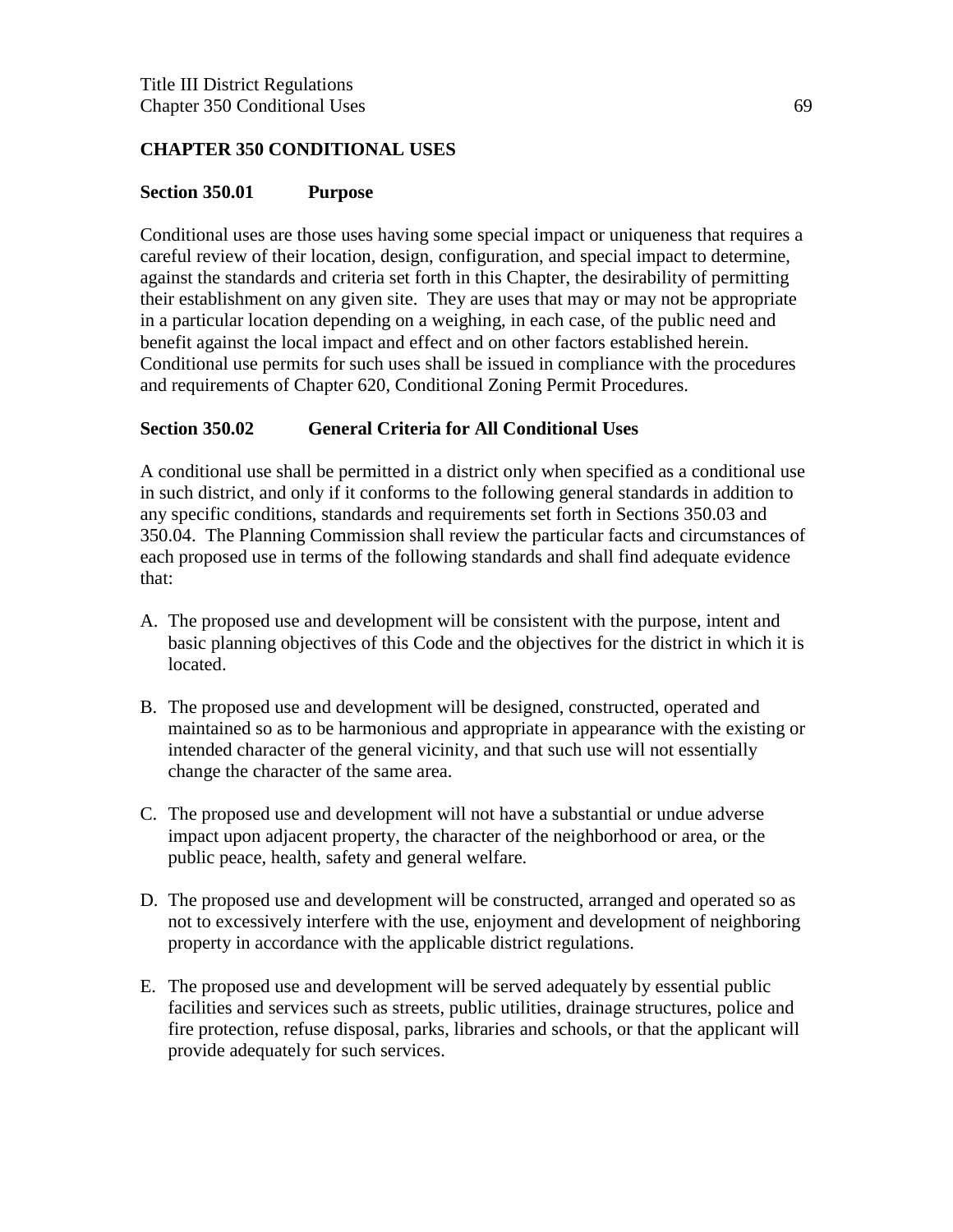- F. The proposed use and development will not be detrimental to the economic welfare of the community by creating excessive additional requirements at public cost for public facilities and services, such as police, fire or schools.
- G. The proposed use and development will not create any public nuisance by reason of noise, smoke, odors, fumes, vibrations, objectionable lights or congestion of traffic.
- H. Ingress and egress to the proposed use and development will be adequately designed to minimize traffic congestion on the surrounding public streets.
- I. The proposed use and development will not result in destruction, loss or damage of any natural, scenic or historic feature of significant importance.

### **Section 350.03 Specific Standards for Conditional Uses**

In addition to the general criteria established in Sections 350.01 and 350.02, the following specific conditions apply to all conditional uses.

*A. Supplementary Conditions and Safeguards*

Nothing in these regulations shall prohibit the Planning Commission from prescribing supplementary conditions and safeguards in addition to these requirements in order to ensure compliance with the criteria set forth in Section 350.02.

*B. Relationship to District Regulations*

Whenever there is a difference between the provisions of the conditional use regulations and the district regulations, the provisions of this Chapter shall prevail, unless clearly indicated differently in the regulations.

- *C. Specific Development Standards*
	- 1. No lighting shall constitute a nuisance and in no way shall impair safe movement of traffic on any street or highway. All outside lighting shall be shielded from adjacent properties.
	- 2. All floodlights, searchlights, loudspeakers or similar structures shall not be erected or used in any manner that will cause hazards or annoyance to the public generally or to the occupants of adjacent property.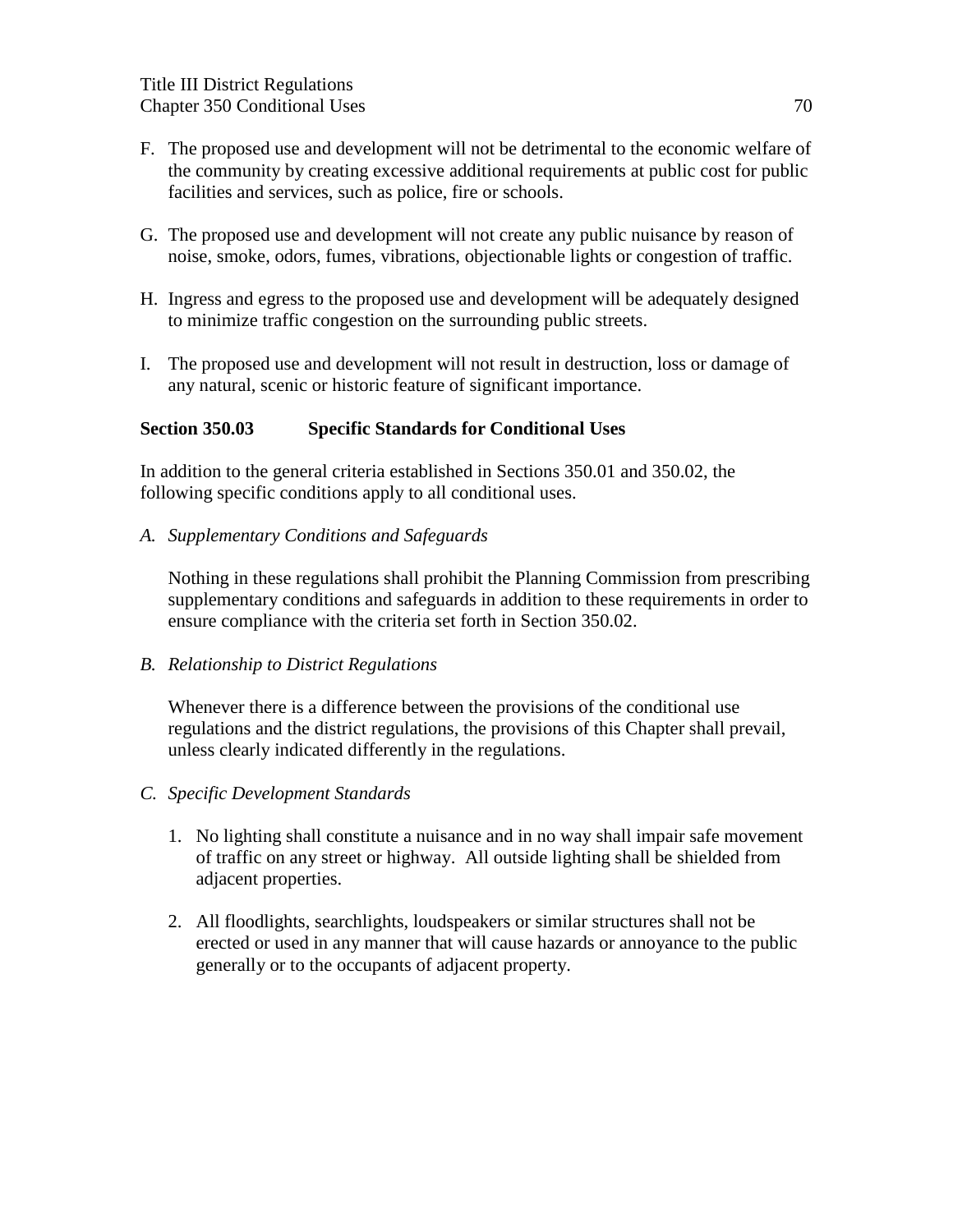### **Section 350.04 Specific Criteria for Conditional Uses**

#### A. *Adult Entertainment Uses*

- 1. Extensive research has shown that unregulated adult entertainment uses are a serious problem in this country, contributing to neighborhood blight, crime, deteriorating property values, eroding the quality of neighborhoods, commercial districts, and urban life; and
- 2. To prevent the deterioration of the community and neighborhoods of the Village, and to provide for the planned development of the Village, certain additional special regulations are necessary in addition to all other sections of this code where applicable, to insure that these adverse effects will not contribute to the blighting or deterioration of the Village and its neighborhoods.
- 3. Extensive research has also shown that adult entertainment uses located in proximity to residential, institutional and non-adult oriented retail uses would have a detrimental effect on such adjacent uses. It has been demonstrated that adult entertainment uses, as defined in this section, have been known to cause undesirable secondary effects on residential and institutional uses, particularly those where children are present, as well as adjacent to non-adult use oriented retail uses. Therefore, in order to prevent potential deterioration in Mantua Village's retail areas; and to avoid potential adverse impacts on residential and institutional uses particularly those where children are present, and thereby protecting the public health safety and general welfare, adult uses as defined in this ordinance shall be permitted only in the Light Industrial District subject to the following requirements:
	- a. For the purpose of this ordinance, adult entertainment uses are defined in Title II, Definitions and further defined in this section.
	- b. For the purpose of this code, adult entertainment uses shall include but not be limited to any of the following: adult arcade, adult bookstore or adult video store, adult cabaret, adult motion picture theater, adult theater, massage parlor.
	- c. No nudity or state of nudity is permitted in Adult Cabarets.
	- d. In order to further determine whether the above or similar facilities are adult uses, the following definitions shall apply:
		- 1. *Adult Material*: Any book, magazine, newspaper, pamphlet, poster, print, picture, slide, transparency, figure, image, description, video cassette, motion picture film, cd, record, or, other tangible thing, or any service, capable of creating sexual interest through sight, sound or touch, and;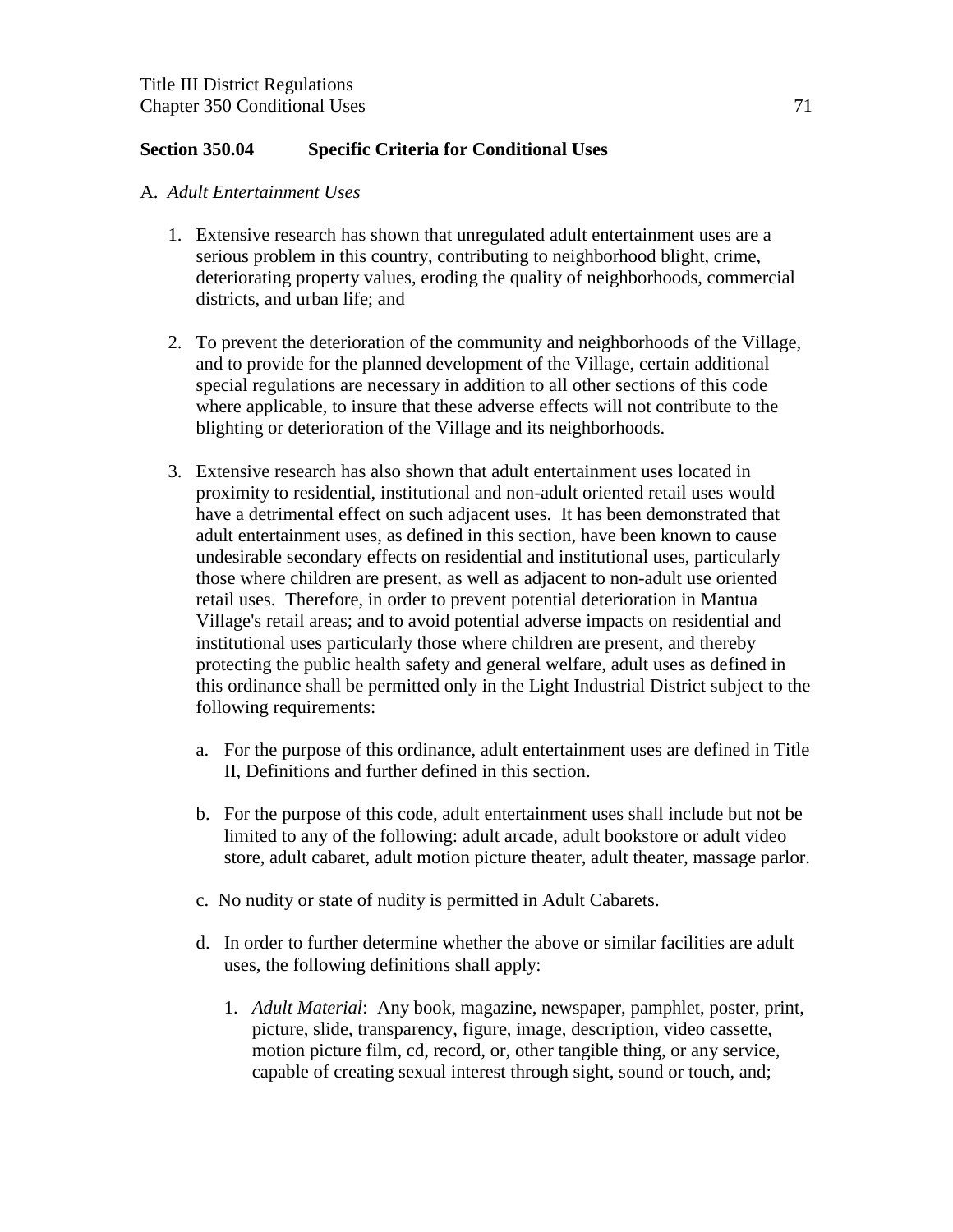- a. Which material is distinguished or characterized by an emphasis on matter displaying, describing, or representing sexual activity, masturbation, sexual excitement, nudity, bestiality, or human bodily functions of elimination; or
- b. Which service is distinguished or characterized by an emphasis on sexual activity, masturbation, sexual excitement, nudity, bestiality, or human bodily functions of elimination.
- 2. *Bottomless*: Less than full opaque covering of male or female genitals, pubic area or buttocks.
- 3. *Nude or Nudity*: The showing, representation, or depiction of human male or female genitals, pubic area, or buttocks with less than full, opaque covering of any portion thereof, or female breast(s) with less than a full, opaque covering of any portion thereof below the top of the nipple, or of covered male genitals in a discernibly turgid state.
- 4. *Topless*: The showing of a female breast with less than a full opaque covering of any portion thereof below the top of the nipple.
- 5. *Sexual Activity*: Sexual conduct or sexual contact or both.
- 6. *Sexual Contact*: Any touching of an erogenous zone of another, including without limitation the thigh, genitals, buttock, pubic region, or if the person is a female, a breast, for the purpose of sexually arousing or gratifying either person.
- 7. *Sexual Excitement*: The condition of the human male or female genitals, when in a state of sexual stimulation or arousal.
- 4. Adult Entertainment Uses shall be located in accordance with the following distance requirements:
	- a. A minimum of 1,000 feet from the boundaries of any lot containing a public park or playground, day care center, school or other institution where children are kept day or night, library, or church.
	- b. A minimum of 1,000 feet from any other adult uses.
	- c. A minimum of 500 feet from any residentially zoned parcel in the Village or adjacent community or within 500 feet of any building used for residence purposes, whether in the Village or in the adjacent community.
	- d. A minimum of 500 feet from the Village Center District Boundary.

 Distances shall be measured from the property lines of any lot or parcel which includes, or which is operated or used in connection with, a building in which an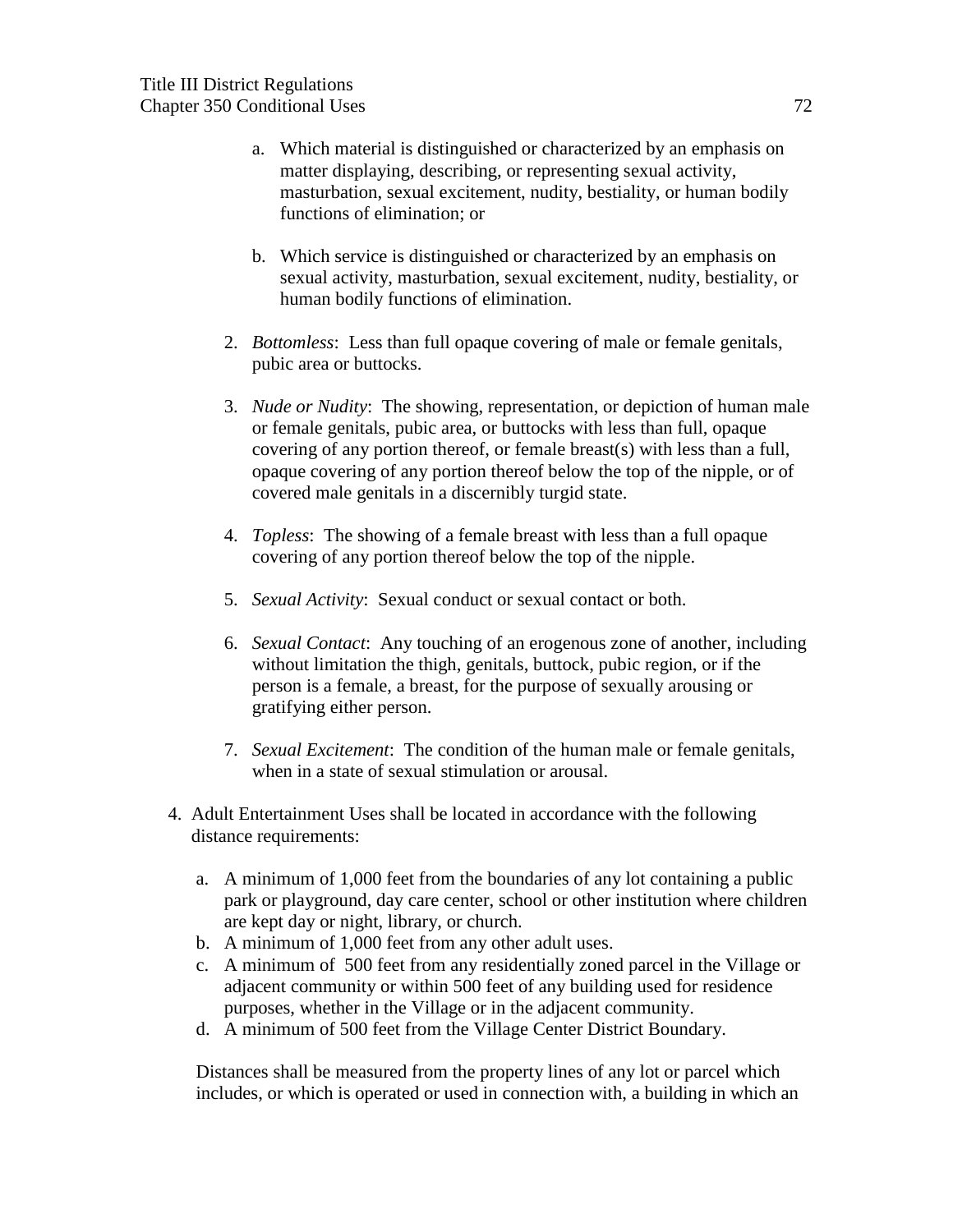adult entertainment facility is located, proposed to be located or in which any activity described or referred to in this section is located or proposed to be located.

### B. *Assembly Hall, Meeting Facilities*

- 1. Activities shall be scheduled to minimize any negative impacts including sound and lighting when adjacent to a residential district.
- 2. When adjacent to a residential area, the Planning Commission may require additional setbacks and screened buffers to minimize any potential impacts to the neighboring residential area(s).
- C*. Auto Fuel Stations (Gasoline Stations), Auto Service and Repair Garages and Motor Vehicle Sales*
	- 1. All activities, except for fuel and air pumps, shall take place inside the building unless otherwise permitted by the Planning Commission.
	- 2. The proposed use shall not create unreasonable obstructions to traffic circulation around or near the site and shall not impede pedestrian circulation.
	- 3. No curb cuts shall be permitted within twenty (20) feet of any public street intersection.
	- 4. All areas for vehicular access and parking shall be paved. A safety curb that is at least six (6) inches high shall be installed along the perimeter of paved areas.
	- 5. No junk, inoperative or unlicensed vehicles shall be permitted to remain outdoors on property except in a completely screened storage area.
	- 6. Gasoline stations located on a corner lot shall maintain the minimum lot frontage on both lot lines fronting on streets.
	- 7. Fuel pumps, aisles providing access around the fuel pumps and canopies shall comply with the parking setbacks set forth in Chapter 440.
	- 8. Except while being serviced at a pump island, no vehicle shall be parked between the pumps and the front property line.
- D. *Bed & Breakfasts*
	- 1. The number of bedrooms shall not exceed seven (7).
	- 2. There shall be no advertising, displays or other indications of a bed  $\&$  breakfast in the yard, on the exterior of the building, or visible from the exterior of the building, with the exception of the placement of one (1) sign that complies with Chapter 450.
	- 3. Parking requirements shall comply with Chapter 440.
- E. *Building Material, Lawn and Garden Equipment Sales*

Outdoor Storage of Materials and Equipment shall comply with section 410.06.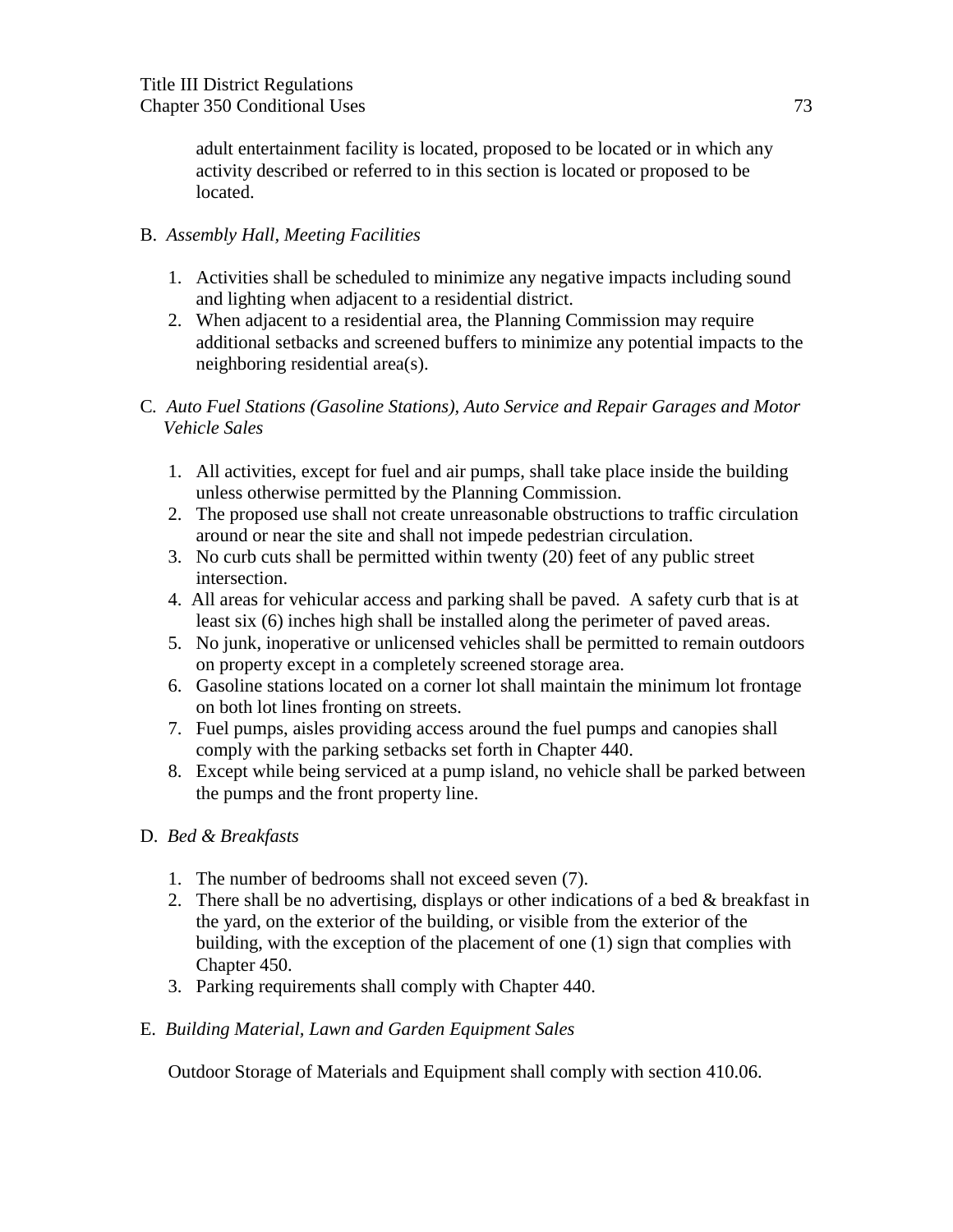### F. *Car Washes*

- 1. Such uses shall be located at the edge of the Commercial District whenever possible so as to avoid conflicts with pedestrians and so as to not limit the expansion of pedestrian oriented facilities.
- 2. Such facilities are not to be used for storage of vehicles.
- 3. Where applicable, all car washes shall also comply with regulations for auto fuel stations. (See Section 350.04B)
- 4. Adequate on-site circulation patterns for autos and other motor vehicles waiting in line for service shall be provided so that there is no stacking in the road right of way.
- 5. All mechanized washing, waxing, and drying of automobiles and other vehicles shall be within a building enclosed on at least 2 sides.
- 6. The entrance and exit for this facility shall not face any abutting property zoned for residential use.
- 7. Any areas for manual drying, waxing, polishing and vacuuming of automobiles and other motor vehicles shall not conflict with on-site circulation patterns.
- 8. Adequate provision shall be made for the control of steam and other by-products of this use not normally present in the surrounding environment.
- 9. For car wash systems employing high pressure spray:
	- a. They shall be arranged so as to contain all spray within the car wash structure;
	- b. Exit aprons shall be equipped with grate drains and pitched for a minimum of 20 feet toward the car wash structure at a gradient of at least 1/4 inch per foot or an alternative acceptable to the Village Engineer which would prevent water washing into the streets and creating hazards.
- 10. All wash water disposal facilities including sludge, grit removal and disposal equipment shall be subject to the approval of the Village Engineer, and shall conform with all Village Ordinances regarding sewage and health codes and shall be designed so as not to detrimentally impact affect the Village Sewer System.
- 11. When adjacent to a residential use, a 6-foot high fence of material approved by the Planning Commission shall be provided along the interior side and rear property line to protect the dwelling from light and noise and eliminate blowing debris.
- 12. All of the area to be utilized by the washing and drying operation, including all all ingress and egress areas, shall be paved with concrete, asphalt, or asphaltic concrete.
- 13. All required yard areas abutting streets and not used for vehicle maneuvering or parking shall be landscaped in compliance with landscaping requirements of Chapter 460.
- 14. Stacking space shall be required to accommodate not less than 8 automobiles waiting to be washed or 4 waiting spaces per washing stall, whichever is greater. A space of 20 ft by 9 ft. shall be deemed adequate for such required space per vehicle.
- 15. In addition, parking requirements for employees shall be provided as required by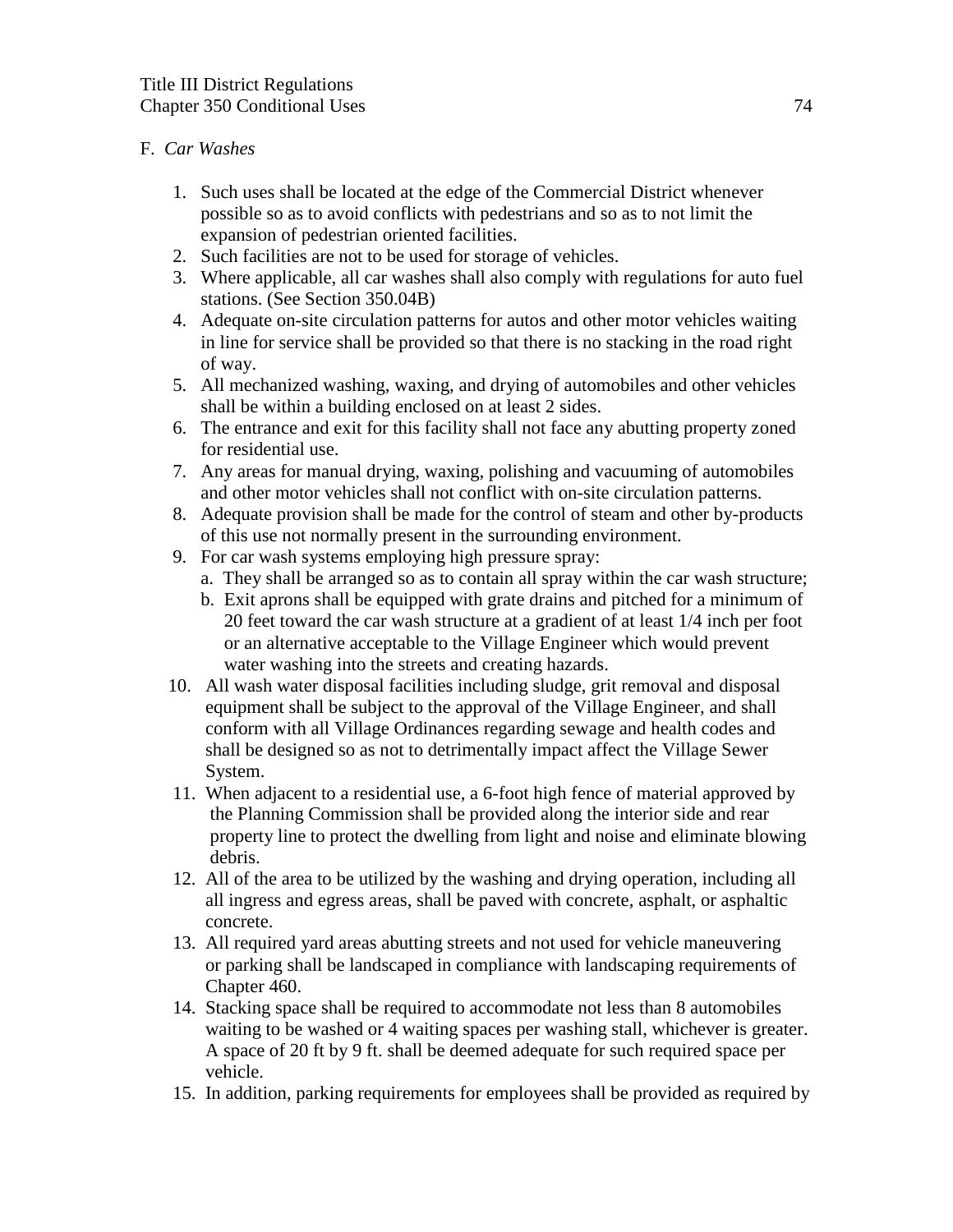Chapter 440.

### G. *Cemeteries*

- 1. Sufficient parking spaces shall be provided throughout the cemetery so as not to hinder traffic flow.
- 2. No structure incidental to cemetery operations or any gravesite shall be located within thirty (30) feet of any property line.
- 3. No burial plots or facilities are permitted within any flood hazard area.
- 4. Adequate off street waiting space shall be provided for funeral processions so that vehicles do not stack up in the street right of way.

### H. *Commercial Recreation Facilities, Outdoor*

- 1. The proposed use shall not generate excessive noise, odor, dust or smoke beyond the premises. In order to minimize any effects of the above, the Planning Commission may require that all applicable surface areas, such as parking areas and walkways, be paved, and impose additional noise reduction measures including, mounding, landscaping and sound barriers, to ensure that the level of noise is less than or the same as the prevailing noise levels of permitted uses in the district.
- 2. All structures and activity areas should be located at least thirty (30) feet from all property lines.
- 3. All structures including lighting fixtures shall have a maximum height of 35 feet.
- 4. Public restrooms shall be provided and maintained.
- 5. These uses should have direct access to an arterial street or be located at the intersections of an arterial and/or a collector street so that significant amounts of traffic are not channeled through local residential streets.
- 6. Swimming pools shall comply with the requirements of Section 410.10.

# I. *Congregate Care Facilities*

- 1. A congregate care facility may include one or more of the following types of residential facilities: Independent living with congregate dining facilities, Congregate living, Assisted living, Nursing home.
- 2. The site and structure shall meet the applicable state code requirements, including licensing requirements.
- 3. The site plan shall indicate parking and the emergency entrances and exits and other safety precautions.

### J. *Cultural Facilities*

 1. Activities shall be scheduled to minimize any negative impacts including sound and lighting when adjacent to a residential district.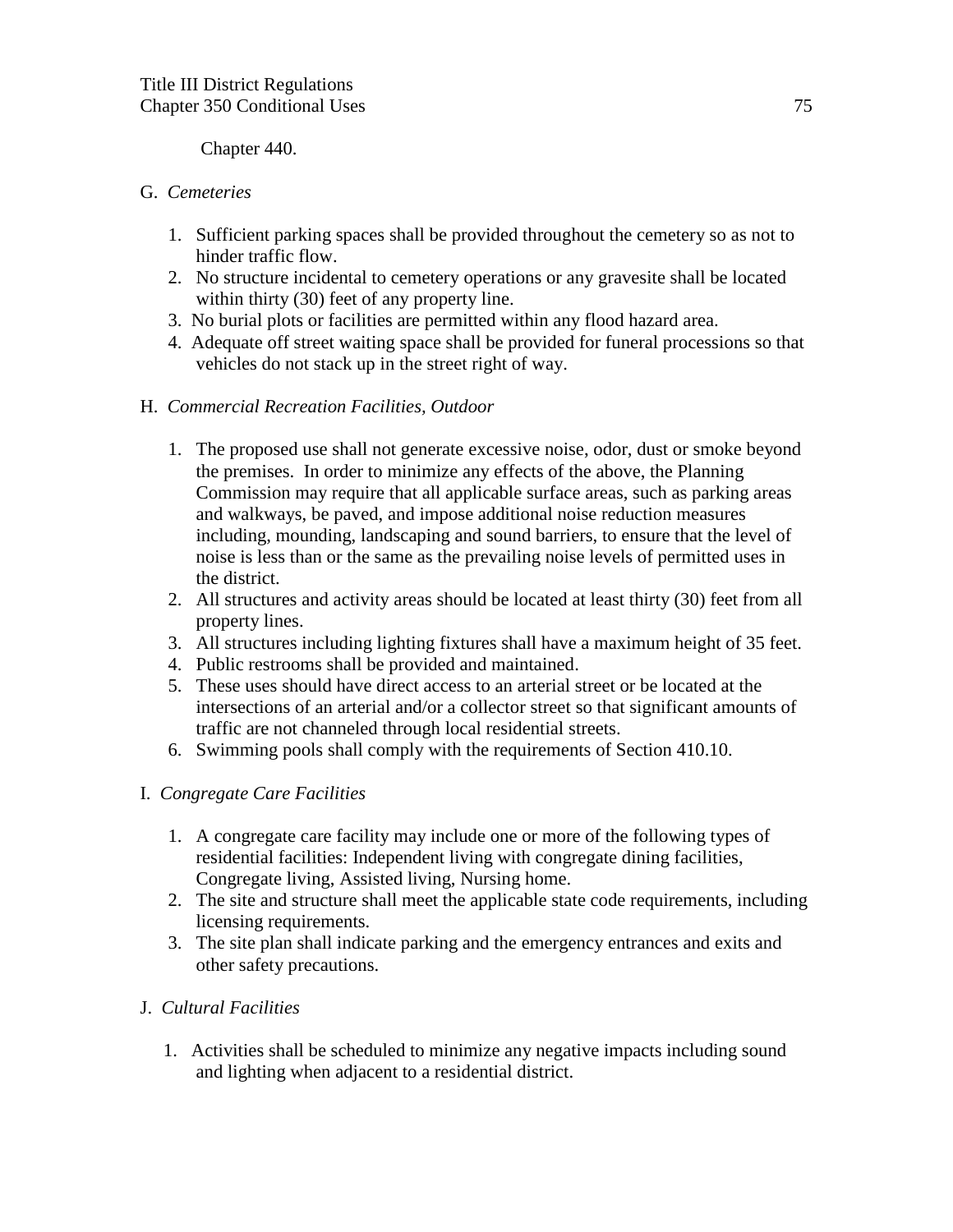2. When adjacent to a residential area, the planning commission may require additional setbacks and screened buffers to minimize any potential impacts to the neighboring residential area(s).

# K. *Day Care Centers for Adults and/or Children*

- 1. Outside areas for activities shall be fenced for the protection of the adults and children.
- 2. A drop-off/pick-up location that will not impede traffic on and off the site shall be provided to ensure the safety of the adults and children.
- 3. The site and structure shall meet the applicable state code requirements, including licensing requirements.
- 4. Child Day care centers shall not be located in dwelling units.

### L. *Drive-Through Facilities, In Association With A Principal Use*

- 1. Drive-through facilities shall not be located in front of the principal building.
- 2. A drive-through structure shall not be provided additional curb cuts except as permitted through site plan review.
- 3. The maneuvering and stacking aisles shall be designed so as not to interfere with circulation or visibility for traffic either on or off the site.
- 4. Off streets parking shall meet the requirements of Chapter 440.

### M. *Funeral Homes*

- 1. The design of the facility shall include a safe drop off point for visitors that will not impede the flow of traffic around the facility.
- 2. Access to funeral homes should be located on major arterials or collectors in the Commercial District. Access shall not be through a residential district.
- 3. Sufficient off street parking and assembly area is to be provided for vehicles to be used in a funeral procession.
- 4. Loading and unloading area used by ambulances, hearses or other such service vehicles shall be obscured from all residential view by fencing or natural screening.

### N. *Government Offices/Facilities*

- 1. Such facilities shall be kept in a neat and safe condition so as to prevent injury to and damage to any property, individual, or to the Village in general.
- 2. Such facilities shall be located on major arterial thoroughfares or collector thoroughfares.
- 3. Such offices and facilities shall be located adjacent to other nonresidential uses. where feasible in order to minimize impacts of public facilities on residential uses such as large volumes of traffic/customers.
- 4. Loudspeakers which cause a hazard or annoyance shall not be permitted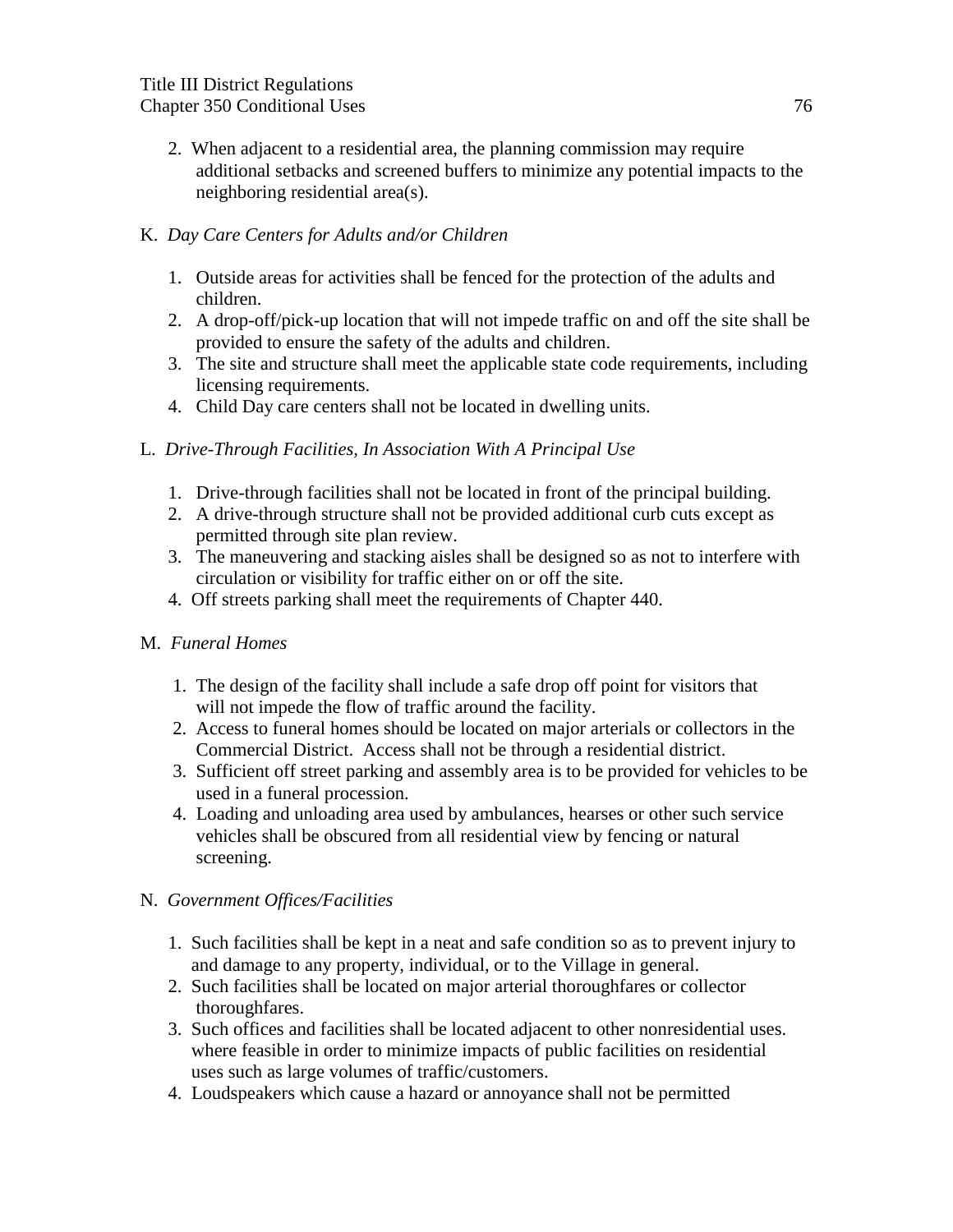and in no case shall they be utilized after 9:00 p.m.

 5. The scale and architecture of any buildings shall be compatible with and complement surrounding buildings.

# O. *Group Residential Facility (Class I Type A Residential Facility)*

- 1. Evidence shall be presented that the proposed facility meets the certification, licensing and approval requirements of the appropriate state agency.
- 2. The applicant shall comply with the applicable parking regulations of the Zoning Code for the type of residential structure and shall make adequate provision for on-site parking of vehicles used by visitors and the home supervisors.
- 3. Such facility shall be located no closer than 500 feet to an existing Class I, Type A facility.
- 4. Such facility shall be reasonably accessible, by virtue of its location or transportation provided by the applicant, to medical, retail, recreational and other services that will be required by its residents, and to employment opportunities if applicable.
- 5. The applicant shall provide documentation indicating the need for the facility, the specific clientele it will serve, and the location and type of similar facilities operated by the applicant.
- P. *Mini or Self-Storage Facilities*
	- 1. Outdoor storage and parking spaces for vehicles shall be separate from the buildings. Vehicles shall not be stored in any required parking space. Vehicles stored outdoors shall not exceed 12 feet in height.
	- 2. Lighting shall be provided at night for security but shall comply with section 330.08c.
	- 3. In addition to site plan requirements of Chapter 610, the number of storage spaces in each building and dimensions of all outdoor storage spaces must be shown as well.
	- 4. *Development Standards:*
		- a. Minimum site size shall be 1 acre.
		- *b. Off Street Parking:*
			- 1. One space for each 10 storage cubicles, equally distributed throughout the storage area. This parking requirement can be met with the parking lanes as set forth in section d. below.
			- 2. Two spaces shall be provided for the manager's quarters if there is a livein manager.
			- 3. One space shall be provided for every twenty-five (25) storage cubicles to be located at the project office.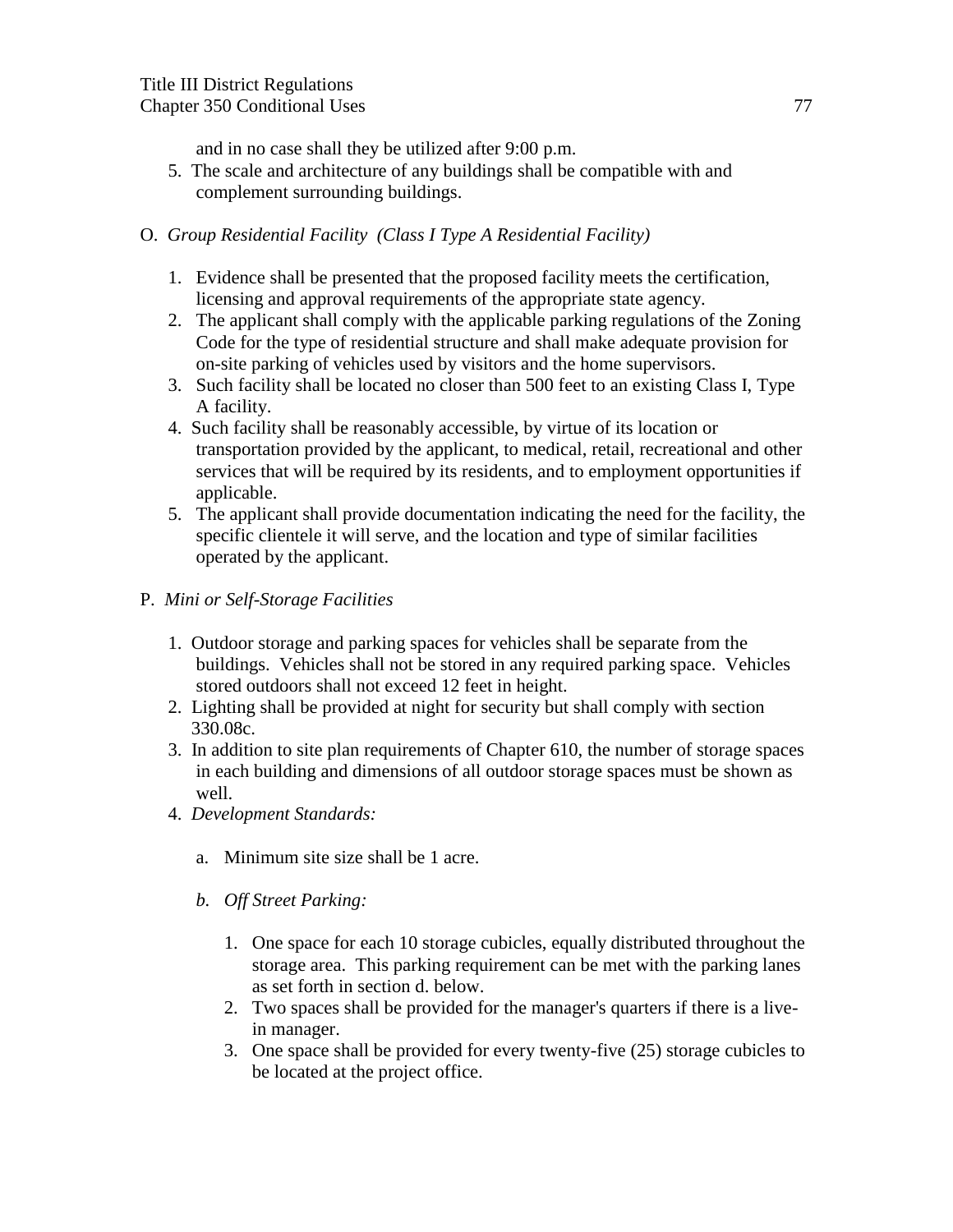- 4. Outdoor storage/parking spaces for recreational vehicles shall be separate from the buildings and are not permitted to be stored in the parking and loading areas or office space areas. Recreational vehicles stored shall not exceed twelve (12) feet in height. Storage areas must be maintained in a dust free condition.
- *c. Buffer/Screening:*

A buffer or screen shall be required along all property borders to screen storage facilities from view of surrounding properties. Such screening shall be at lest six (6) feet in height of trees and shrubs or fencing of material suitable to the Planning Commission (excluding chain link fence). Screening shall not impair vehicle visibility at ingress or egress points.

- d. *On Site Circulation and Driveway Widths:*
	- 1. All one-way driveways shall provide for one ten (10) foot parking lane and one sixteen (16) foot travel lane. Traffic direction and parking shall be designated by signage and painting.
	- 2. All two way driveways shall provide for one ten (10) foot parking lane and two thirteen (13) foot travel lanes.
	- 3. Parking lanes may be eliminated when the driveway does not serve storage cubicles.
- e. *Use of Storage Areas:*
	- 1. There shall be no storage of explosives, radioactive materials or any other materials that are prohibited or regulated by county, state or federal statutes.
	- 2. The use of mini-warehouses shall be limited to dead storage only.
- Q. *Parks and Recreation Facilities, Public and Private*
	- 1. Outdoor intensive uses such as swimming pools and tennis courts shall be not less than fifty feet (50') from any residential property line external to the development served and shall be screened from view from such residential property by landscaping or appropriate fencing materials. Ancillary buildings or structures associated with such facilities shall be subject to the setback and yard requirements specified in the district in which it is located.
	- 2. Recreational facilities shall be designed in a manner that minimizes their impacts on adjacent properties.
	- 3. Recreational uses and facilities shall be designed in a manner that will promote and protect public safety. This shall include without limitation, effective security and safety lighting along pedestrian and bicycle routes and within parking lots,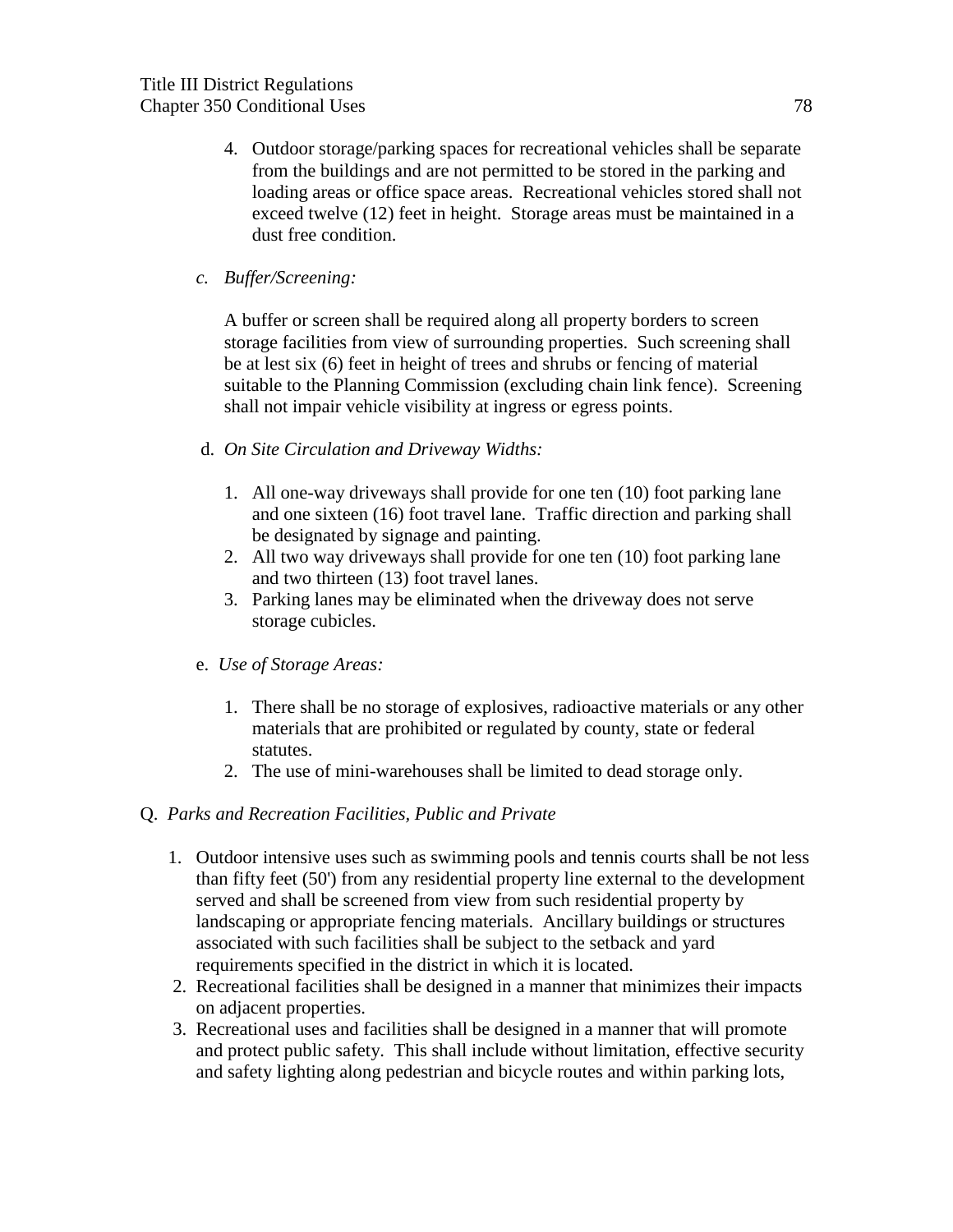appropriate clear zones and surface around and beneath play apparatus, provision of emergency telephone capability, and such other similar things as the Planning Commission may deem appropriate or necessary.

- 4. Security fencing, where required or desirable shall be of a type that is compatible with the overall architecture, scale and character of the recreation facility and the community which it serves.
- 5. Outdoor lighting shall not cast any glare on adjacent residential properties.
- 6. Activities shall be scheduled in a manner that will minimize any potential negative impacts to neighboring residential uses, especially evening activities.
- R. *Places of Worship and School Facilities, and their associated facilities and uses:* 
	- 1. These uses should have direct access to an arterial street or be located at the intersections of an arterial and/or a collector street so that significant amounts of traffic are not channeled through local residential streets.
	- 2. Side and rear landscaped yards of no less than thirty (30) feet shall be provided.
	- 3. Where abutting residential districts:
		- a. These uses shall be buffered with landscaping in compliance with Chapter 460, Landscaping and Screening, as applicable.
		- b. Lighting shall not produce a glare or shine directly onto residential properties.
		- c. Loudspeaker use after 11:00 p.m. shall be prohibited.
- S. *Public Utilities*

Utility buildings, structures and uses provided:

- 1. There will be no storage yards in residential districts.
- 2. They are located so as not to hinder the development of the area according to the Village Comprehensive Plan, Land Use Plan, or adopted development policies, nor located so as to detract from the value of existing development.
- 3. They do not constitute a safety or health hazard, a nuisance, or have a noxious effect on any surrounding residential area either due to appearance or operations.
- 4. To locate in Residential Districts, operating requirements necessitate the location of such uses and buildings within the district to serve the immediate vicinity.
- 5. Such buildings, structures and uses shall be developed according to the following standards:
	- a. The site shall have one property line abutting a thoroughfare of at least 50 feet in width, and all ingress and egress shall be from said thoroughfare.
	- b. All proposed uses and facilities shall be contained within masonry buildings or structures similar to or compatible with buildings in the adjacent area.
	- c. Overhead transmission lines and tower structures shall be prohibited in residential districts.
	- d. Electric and communication lines shall be placed underground unless evidence is provided to the Commission that this would be unfeasible or unreasonable.
	- e. Lots subdivided for use for public utility requirements are not subject to the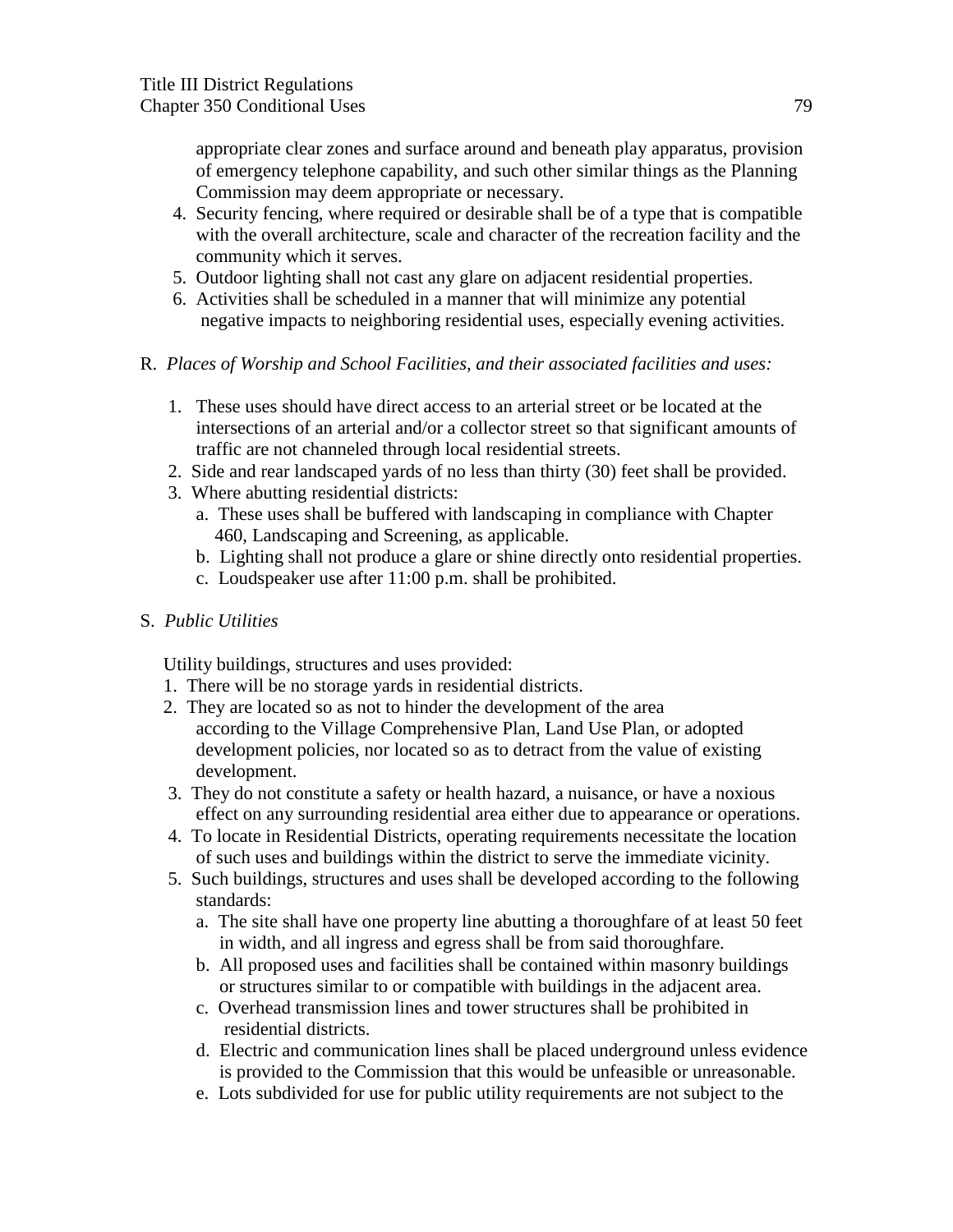lot size requirements of this code.

- f. All public utilities and facilities shall be located, designed and constructed so as to minimize or eliminate flood damage to such systems.
- g. The location of the use shall provide for minimum visual impact and shall not impair the use of the surrounding properties.
- h. The use of utility corridors shall be encouraged, using existing utility line or transportation right of way for various transmission lines.
- i. The alignment shall follow the topography to minimize any effects to the terrain.
- j. There shall be selective vegetative clearance for the right of way for soil erosion control.
- k. Landscaping and screening requirements of Chapter 460 shall be followed.
- l. Such facilities must be maintained in neat and sound condition to prevent any injuries or damage to any property and to insure public safety.

# T. *Single Family Dwelling (OC District)*

- 1. Single family dwelling shall be located so as not have a negative environmental impact on the natural resources of the village.
- 2. In order to minimize damage to lives and property, single-family dwellings shall not be located in a designated flood hazard area unless proof of a FEMA map amendment is provided.
- 3. Adequate buffers may be required to minimize impacts to natural resources and environmentally sensitive areas of the Village.

# U. *Veterinary Offices and Clinics*

- 1. The proposed use shall be located in a building having adequate sound proofing and odor control.
- 2. There shall be no facilities for the overnight boarding of animals except to allow indoor overnight lodging only for animals receiving medical attention.

### V. *Wireless Telecommunication Towers*

According to Federal Telecommunications Act, 1996, a community may regulate wireless telecommunication service facilities, providing the requirements do not prohibit nor have the effect of prohibiting wireless telecommunication services. Zoning regulations may not unreasonably discriminate among wireless telecommunication providers of functionally equivalent services. The Village must act within a reasonable time period on requests for permission to place or construct wireless telecommunication facilities. Denials for permission to install or construct wireless telecommunication facilities must be in writing and must be based on evidence in a written record before the Planning Commission. If a wireless telecommunication facility meets technical standards set by the FCC, it is presumed safe. The Village may not deny a request to construct a facility on the grounds that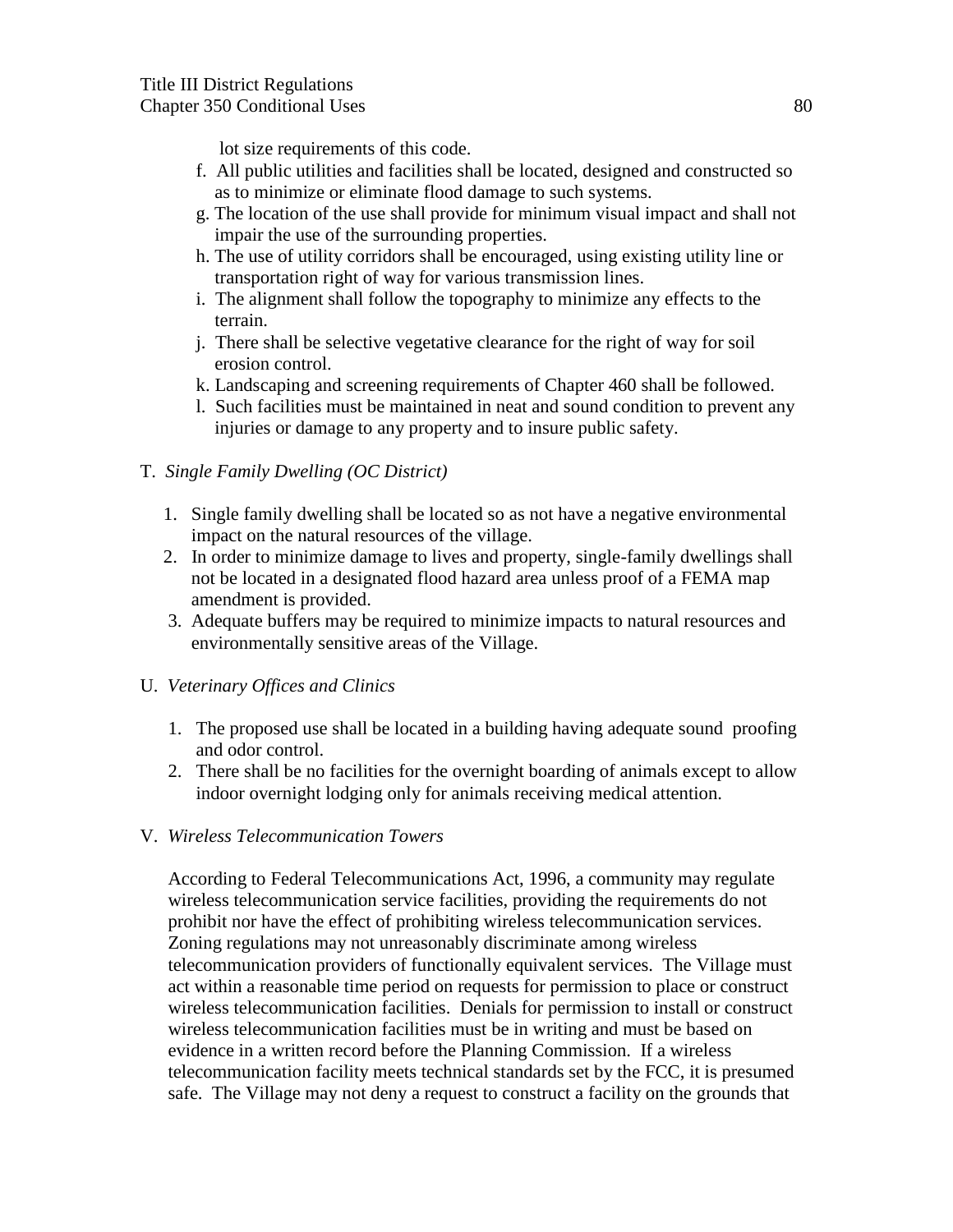the radio frequency emissions would be harmful to the environment or health of the residents if those emissions meet FCC standards.

#### 1*. Purpose:*

These regulations are established to provide for the construction and use of wireless telecommunication towers and facilities. The purpose of these regulations is to balance the competing interests created by the Federal Telecommunications Act of 1996, and the interests of the Village in regulating wireless telecommunication facilities to minimize adverse health, safety, public welfare, including visual impacts, through siting, design, construction, buffering, and reduction of the need for multiple tower locations.

#### 2. *Priority of Locations:*

A wireless telecommunication tower or facility may be located in the following areas when conditions specified in this ordinance are satisfied and efforts shall be made to locate in the areas listed in the order of priority listed:

- a. First Priority: New wireless antennas may colocate on existing towers or on existing structures which have been constructed for other purposes such as but not limited to: water towers, church steeples and chimneys.
- b. Second Priority: A wireless telecommunication tower and or antenna facility may be located in a Village Center or Commercial Zoning District.
- c. Priority for the use of Public Land for wireless telecommunication antennas and towers will be given to the following entities in order:
	- 1. The Village of Mantua.
	- 2. Public Safety Agencies/Departments including law enforcement, fire, and ambulance services.
	- 3. Other governmental agencies for uses that are not related to public safety.
	- 4. Entities providing licensed commercial wireless telecommunication services including cellular, PCS, SMR, ESMR, paging and similar services that are marketed to the general public.
- 3. *General Requirements:*
	- a. A proposed wireless telecommunication facility application shall comply with site plan review requirements of this code including landscaping plans to screen the facility from adjoining uses.
	- b. All wireless telecommunication facilities shall be designed to promote facility and site sharing.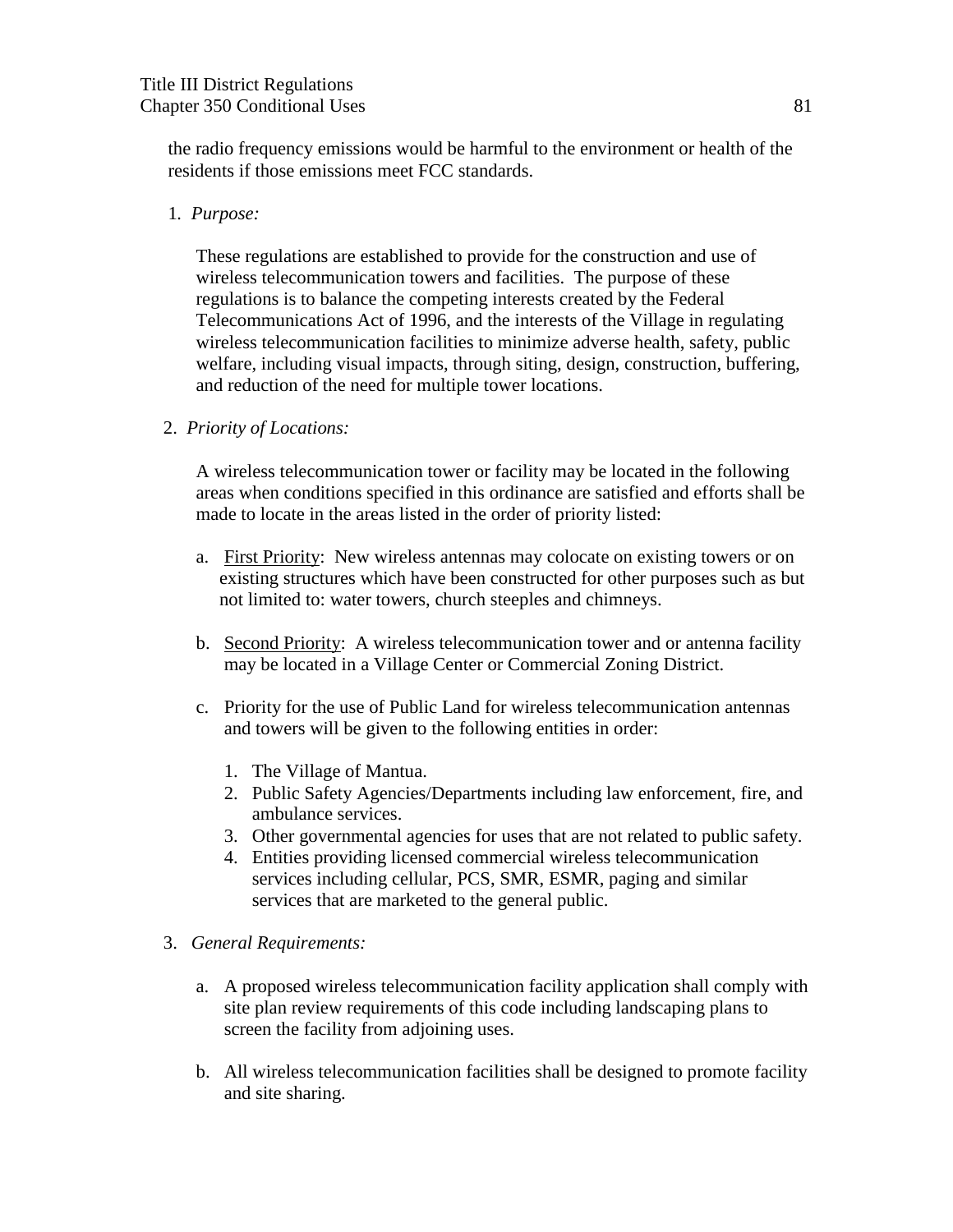- c. All applications for wireless telecommunication facilities shall as part of the application and site plan review process, include a plan for reclamation for both the tower facility and tower site, in the event the facility is no longer functioning in the fashion as originally intended. The reclamation plan should include the removal and disposal of all obsolete and/or abandoned equipment, as well as the reclamation of the area with vegetation to prevent erosion.
- d. The applicant will submit a letter of credit, performance bond, or other security acceptable to the Village to cover the costs of the antenna or tower's removal, of no less than \$100 per vertical foot of wireless telecommunication tower height, measured from the finished grade. In addition, any colocator shall be required to provide its own financial guarantee to the Village to insure the removal and disposal of all obsolete and/or abandoned equipment, and the reclamation of the tower site.
- e. The application shall include conclusive technical evidence as to why the wireless telecommunication tower and facility must be located where it is proposed to be located and no alternative choice can be considered, in order to service the applicant's service area.
- f. Existing towers must be utilized, as multi-user towers, if at all possible, before a new tower may be constructed. The applicant must provide written evidence that all wireless telecommunication service facilities that supply service within the proposed service area have been requested to permit co-location by the applicant and have been rejected by the owner of the tower, building or structure. Facilities that are not proposed to be multi-user sites must provide written explanation why the subject facility is not a candidate for co-location.
- g. As a condition of issuing a conditional zoning permit to construct and operate a new tower in the Village, the owner/operator of the telecommunication tower shall agree to allow co-location until the tower has reached full antenna capacity, but in no event shall the owner/operator agree to allow fewer than two additional antenna platforms for additional providers unrelated to the owner/operator. Agreement to this provision must be included in the applicant's lease with the landowner if different from the owner/operator of the tower. Written evidence shall be presented to the Planning Commission that the owner of the property on which the tower is to be located has agreed to the terms of this section as well as all other applicable requirements in this ordinance.
- 4.*Standards Applicable to All Wireless Telecommunication Tower Facilities*
	- a. No tower shall be erected at a distance closer than the height of the tower plus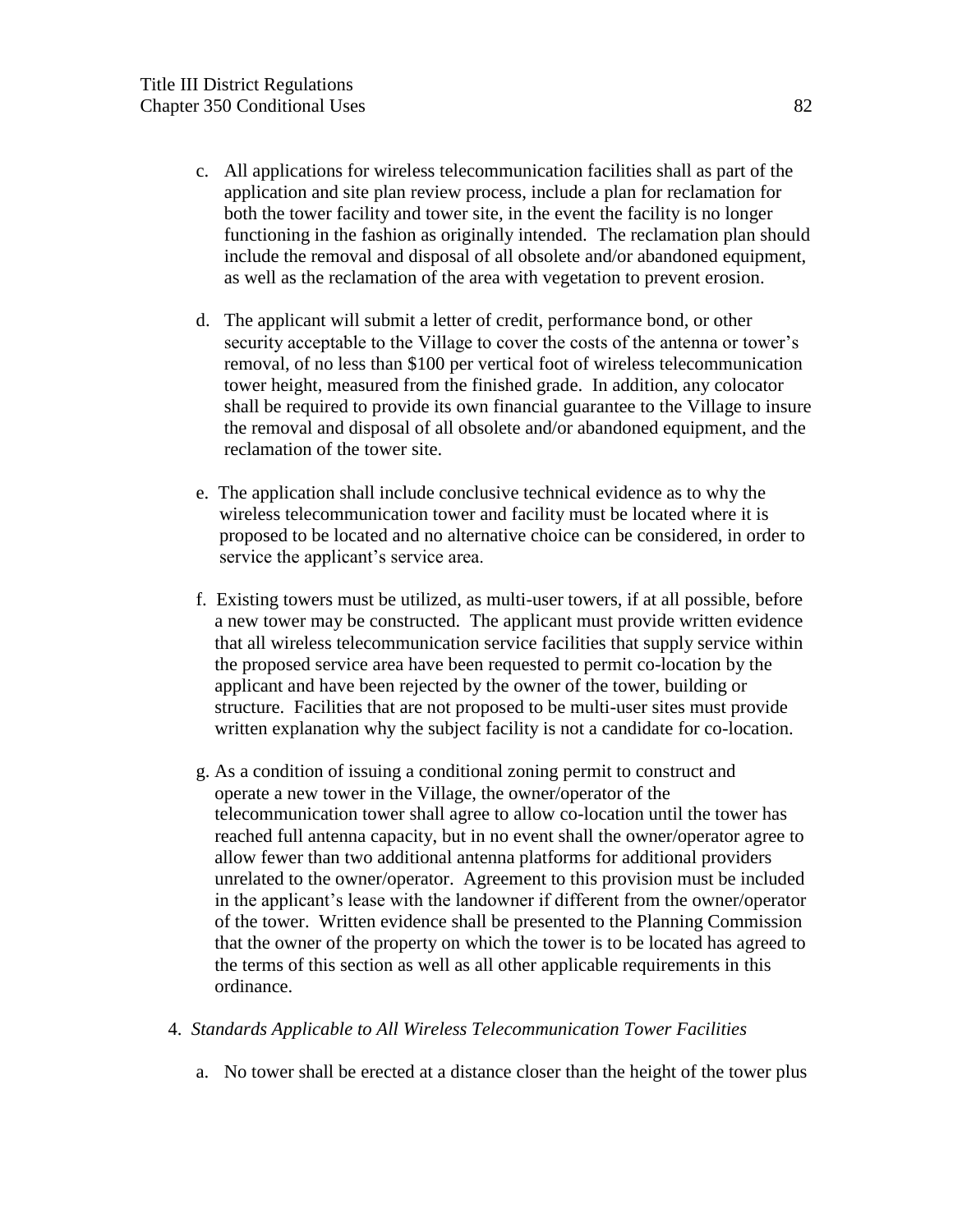fifty (50) feet from any structure, road, highway, or property line, excluding any building or road which is necessary to the express use of the tower.

- b. All towers shall be monopole structures.
- c. An eight (8) foot high security fence shall be placed around the tower base and all appurtenant structures within 20 feet of the tower base.
- d. No tower shall exceed 200 feet in height and shall be the minimum height necessary to accommodate the antenna.
- e. All towers shall be painted a non-contrasting gray or similar color, minimizing its visibility, unless otherwise required by the Federal Communication Commission (FCC) or Federal Aviation Administration. (FAA)
- f. Except as required by law, an antenna or tower shall not be illuminated and lighting fixtures or signs shall not be attached to the antenna or tower. If lighting is required by the FAA regulations, white strobe lights shall not be permitted at night unless FAA permits no other alternative. No lighting shall be constructed, placed or maintained in a manner that will constitute a nuisance and shall in no way impair safe movement of traffic on any street or highway.
- g. No advertising is permitted anywhere on the facility, with the exception of identification signage.
- h. The entire site must be appropriately landscaped to be harmonious with surrounding properties and to minimize visual impacts.
	- 1. Existing vegetation (trees and shrubs) shall be preserved to the maximum extent possible.
	- 2. Buffer plantings shall be located around the perimeter of security fencing consisting of an evergreen screen, comprised of either a hedge, planted 3 feet on center maximum, or a row of evergreen trees planted five feet on center maximum.
- i. All facilities shall be kept in an orderly and safe condition so as to prevent injury to any single property, individual or Village in general.
- j. Access drives to any facility shall be maintained in a dust free condition.
- k. Loud speakers shall not be permitted to be located on the facility.
- l. "No Trespassing" signs shall be posted around the facility with a telephone number of who to contact in the event of an emergency.